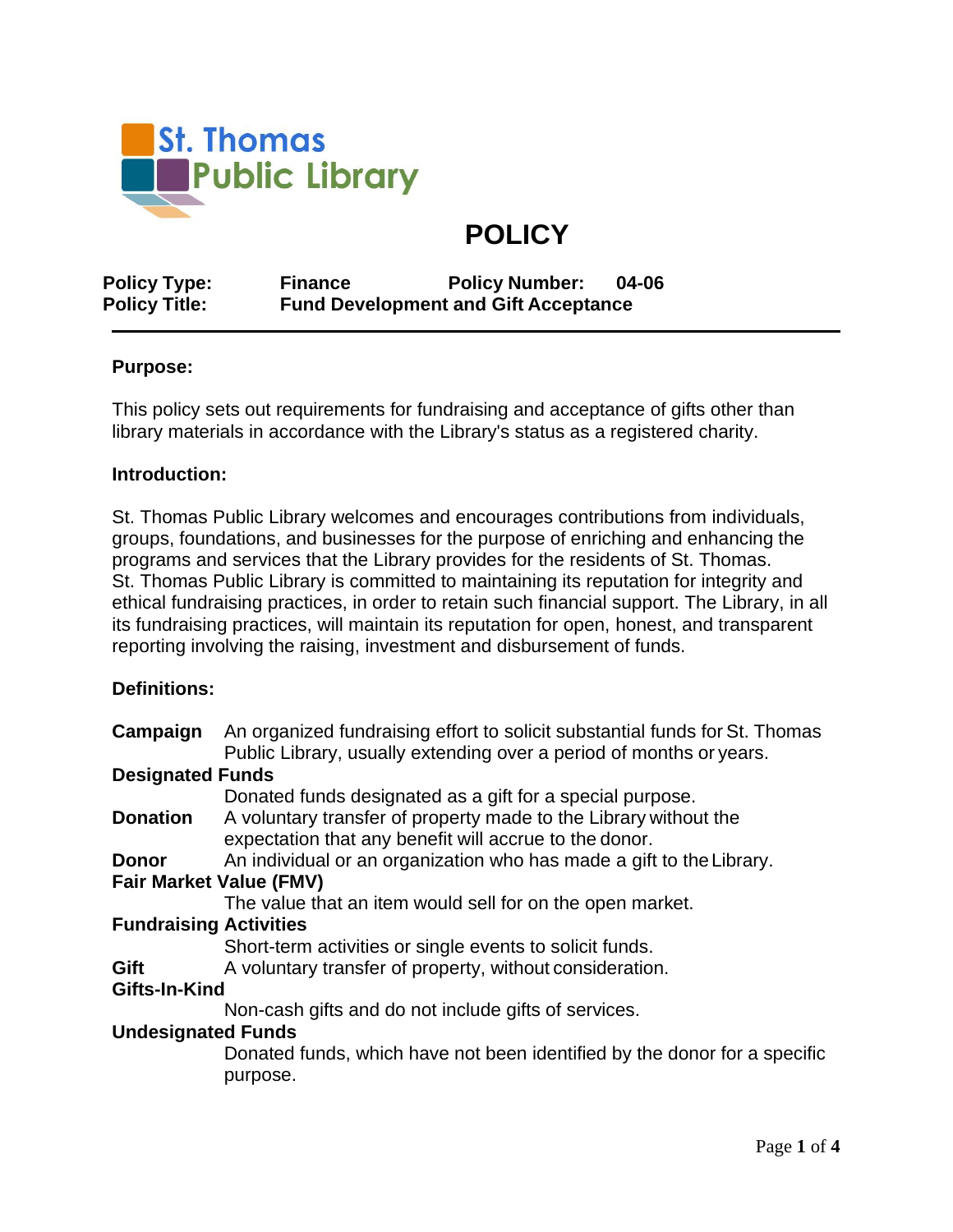## **General:**

St. Thomas Public Library's fundraising will be conducted in a responsible manner, consistent with the ethical obligations of fundraising and the legal requirements of provincial and federal regulators, such as the Canada Revenue Agency and Canadian Income Tax Act.

All donated funds (designated and undesignated) will be used to support St. Thomas Public Library's mission and objectives, specifically for non-core and value-added services and programs, and capital enhancements.

All designated donated funds will be used for the purposes for which they are given. If necessary due to program or organizational changes, alternative uses will be discussed, where possible, with the donor or the donor's legal designate. All undesignated donations will be directed to specific purposes where they are most immediately needed or where opportunities are greatest in order to support value-added services or programs, or enhancements to capital projects.

While honouring the wishes of the donors as appropriate, the Library reserves the right to use the donation in the best interest of the library, and shall make decisions regarding the investment, disposition and eventual disposal of all donations.

Expenditure of all donated funds will be approved by the Board prior to being spent, ensuring adherence to donor intentions.

Funds donated to St. Thomas Public Library, designated or undesignated, will be deposited in a Trust Account using separate fund lines to record individual fundraising activities or campaigns.

## **Accounting and Reporting:**

Annual financial reports, inclusive of Annual Registered Charity returns, will be factual and accurate in all material respects. The financial reports will be prepared in accordance with generally accepted accounting principles and standards established by the Canadian Institute of Chartered Accountants.

Government grants and contributions will be accounted for separately from donated funds.

Fundraising costs will be kept to the minimum amount necessary to meet objectives.

The CEO will present a summary report on the success and cost-effectiveness of the Library's overall fundraising programs(s) to the Board annually.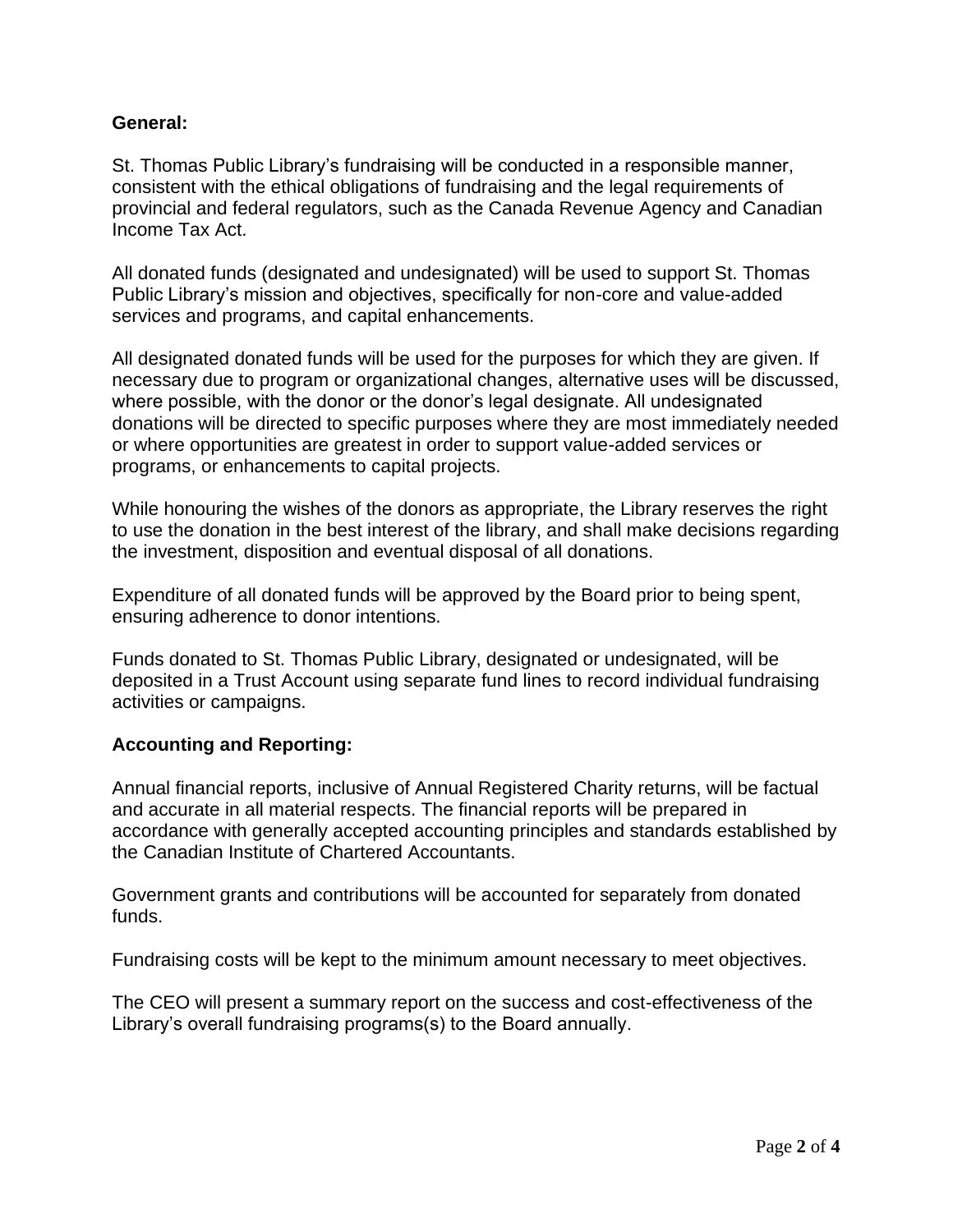## **Gifts-in-Kind:**

The Library reserves the right to refuse any or all gifts-in-kind. Gifts-in-kind become the sole property of the St. Thomas Public Library. The Library reserves the right to dispose of gifts-in-kind at any time in any way it deems appropriate.

## **Public Art Donations:**

Anyone wishing to donate public art to the library shall make an application using the Public Art Donation Proposal Form.

Applications will be reviewed by a committee comprised of four library staff members, at least two of whom are members of the St. Thomas Public Library management team.

Proposed donations will be assessed against the following criteria:

- Suitability of the piece(s) in complementing and avoiding duplication in STPL's collection
- Artistic merit of the piece(s)
- Condition of piece(s)
- Authenticity of the piece(s)
- Ethical and legal considerations regarding ownership of the piece(s)
- Suitability of the piece(s) for display in library public spaces
- Availability of suitable space to display the piece(s)
- Technical requirements for installation
- Cost of installation
- Durability of piece(s)
- Requirements for ongoing maintenance of the piece(s)
- Susceptibility of the piece(s) to degradation
- Projected costs for ongoing maintenance, including insurance costs

The Library reserves the right to refuse any or all applications to donate public art. Public art donations become the sole property of the St. Thomas Public Library. The Library reserves the right to dispose of public art donations at any time in any way it deems appropriate.

## **Donations:**

Donations may be mailed to the Library, received on-line, or made at any service point in the Library.

The Library reserves the right to refuse donations. All donations become the property of St. Thomas Public Library. The Library maintains complete jurisdiction over the disposition and/or disposal of donations.

## **Official Receipts for Tax Purposes:**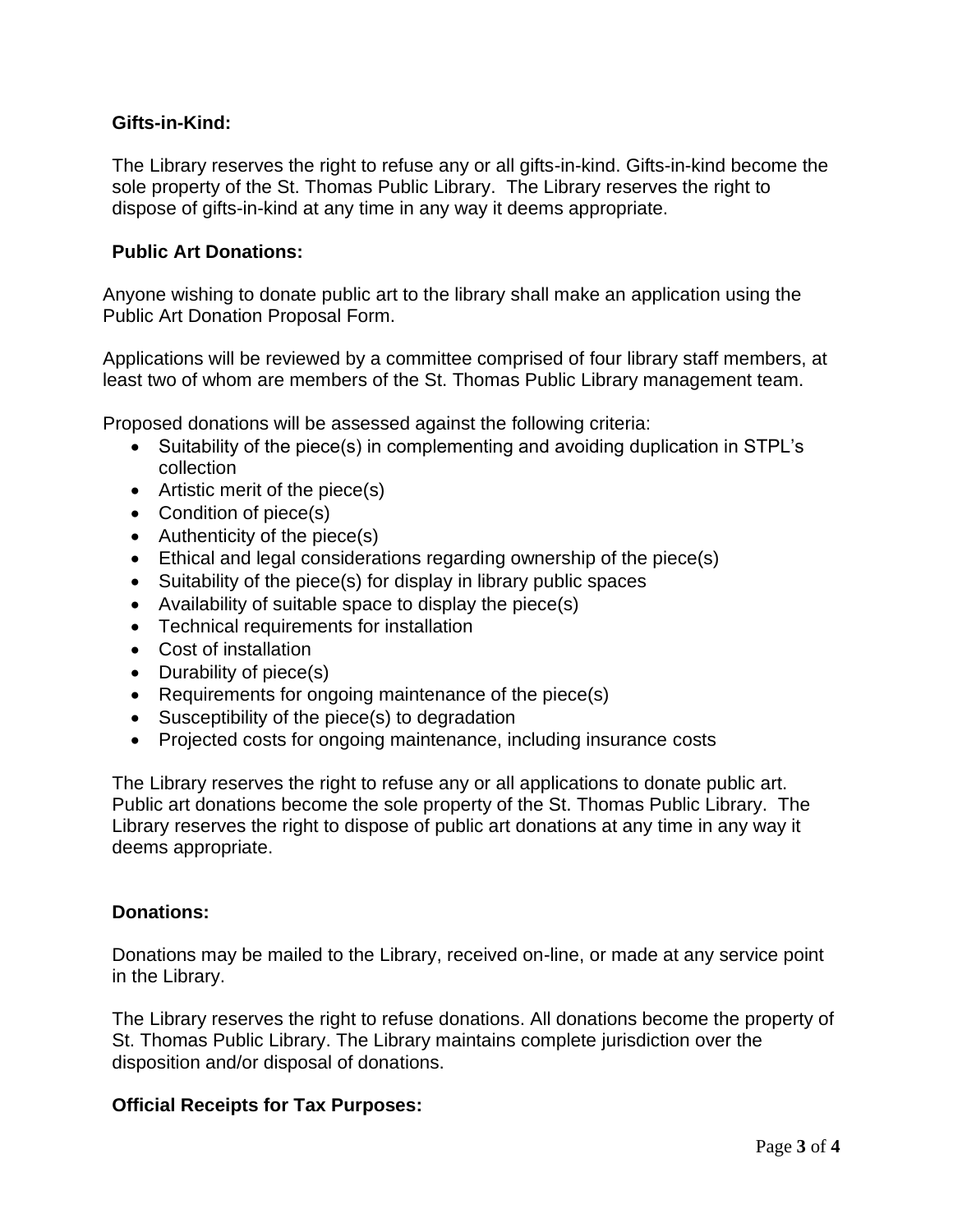A charitable receipt, in accordance with Canada Revenue Agency guidelines, will be issued for all monetary contributions of \$10 or greater.

A letter of appreciation and an official receipt for tax purposes will be mailed to the donor.

Receipts for Gifts-in-Kind will be supported by a fair market valuation (FMV) provided by an independent knowledgeable third party not associated with either the donor or the Library. The donor will bear the cost of the appraisal.

For donations of securities, e.g. mutual funds, the value of the official receipt will be determined by the fair market value of the security on the date the security is transferred to the St. Thomas Public Library.

Gifts in kind with a fair market value of less than \$1000 need not be accompanied by a professional appraisal; however, the library reserves the right to require an expert opinion on the value of the gift before issuing a receipt.

### **Donors and Privacy:**

All research undertaken by the library on current and potential donors will be limited to its funding development process and no other purpose.

The privacy of donors will be respected in compliance with the Municipal Freedom of Information and Privacy Act, RSO 1990, Chapter M56. The Library does not share, sell or trade donor lists.

The information contained in donor records will be confidential unless the donor has agreed otherwise. Donor lists may be used by the Library for ongoing communication and the solicitation of future donations.

Publicity about donations may be considered with the agreement of the Library and the donor(s).

#### **Naming Opportunities**

Donors wishing to have their donation recognized by naming a specific space in, or feature of, St. Thomas Public Library must submit their proposal in writing to the CEO. The CEO will then bring said proposal to the attention of the Library Board.

The Library Board has the exclusive right to approve or refuse such proposals.

The Library Board will determine, on a case by case basis, whether to grant or refuse a naming proposal.

If a proposal is successful, a written agreement will be drawn up. The terms of such agreements (e.g. space or feature to be named, specific recognition marker) will be